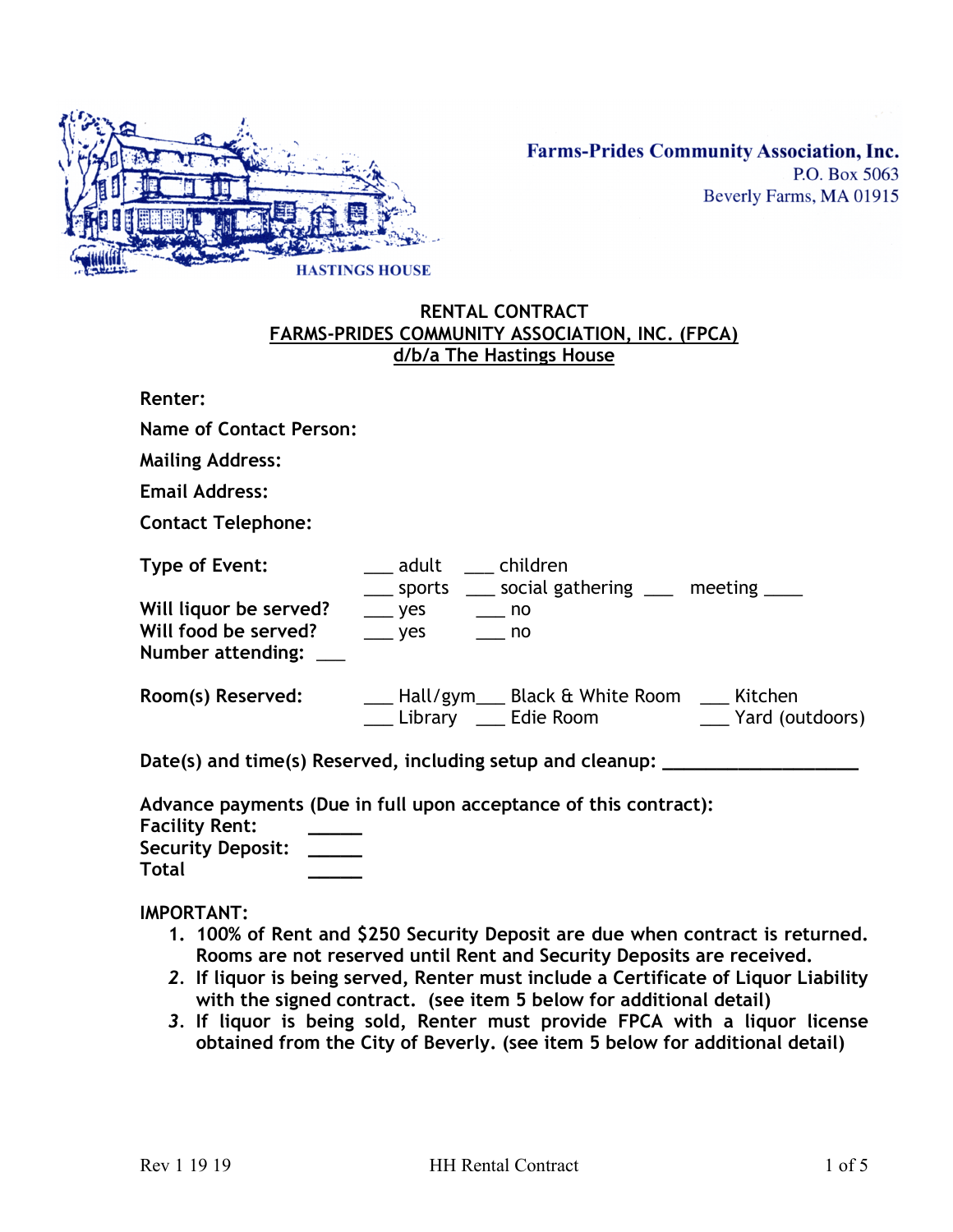## **ADDITIONAL TERMS & CONDITIONS**

- **1. Guarantee.** By signing this contract, you are agreeing to pay the rental fees and provide the security deposit listed, as well as to abide by all terms and conditions contained in this document.
- **2. Payment Required for Reservation.** The Farms-Prides Community Association ('FPCA') will not reserve the dates and rooms listed unless the Rent and Security Deposits are included with the signed contract.
- **3. Events Extending Beyond Reserved Time.** If your event extends beyond the hours listed in this contract, you will pay FPCA \$50 per half hour (or portion thereof). FPCA shall retain other rights and remedies it may have if you occupy the space beyond the agreed time.
- **4. Cancellations**. A reservation may only be cancelled in writing, accepted by an authorized representative of FPCA. Refunds will be prorated as follows:
	- i. 30 days or more before event: 100% refund of total rent
	- ii. 14-29 day before event: 50% refund of total rent
	- iii. 7-13 days before event: 25% refund of total rent
	- iv. less than 7 days: no refund
- 

## **5. Alcohol Policy (Beer, Wine and Drinks)**.

- i. **Serving alcohol**. If you plan to **serve** alcoholic beverages, you must get and provide to an authorized representative of FPCA a Certificate of Liquor Liability *for no less than \$1,000,000 coverage, naming the Farms-Prides Community Association, Inc. as an additional insured*.
	- a. This coverage can be obtained through a Homeowners' Insurance Agent, on line at https://www.rvnuccio.com/ or through other insurance brokers.
- ii. **Selling alcohol**. In addition, If you plan to **sell** alcoholic beverages at your event, you must also obtain a Liquor license from the City of Beverly. *Please be aware the Licensing Board meets only once a month, and plan accordingly.*
	- a. The Licensing Board meets on the 1st Thursday of the month. Applications for the One Day License are available from Martha Lewis in the Mayor's office on the 3rd floor of City Hall. The license is good for a 4 hour period which you'll need to specify on the application; the license cost is \$75 for beer and wine or \$100 for "all alcohol".
- ii. **Documentation:** We'll need a copy of both the license and the insurance policy and checks for the rent and security deposit, preferably at least a month in advance of the event.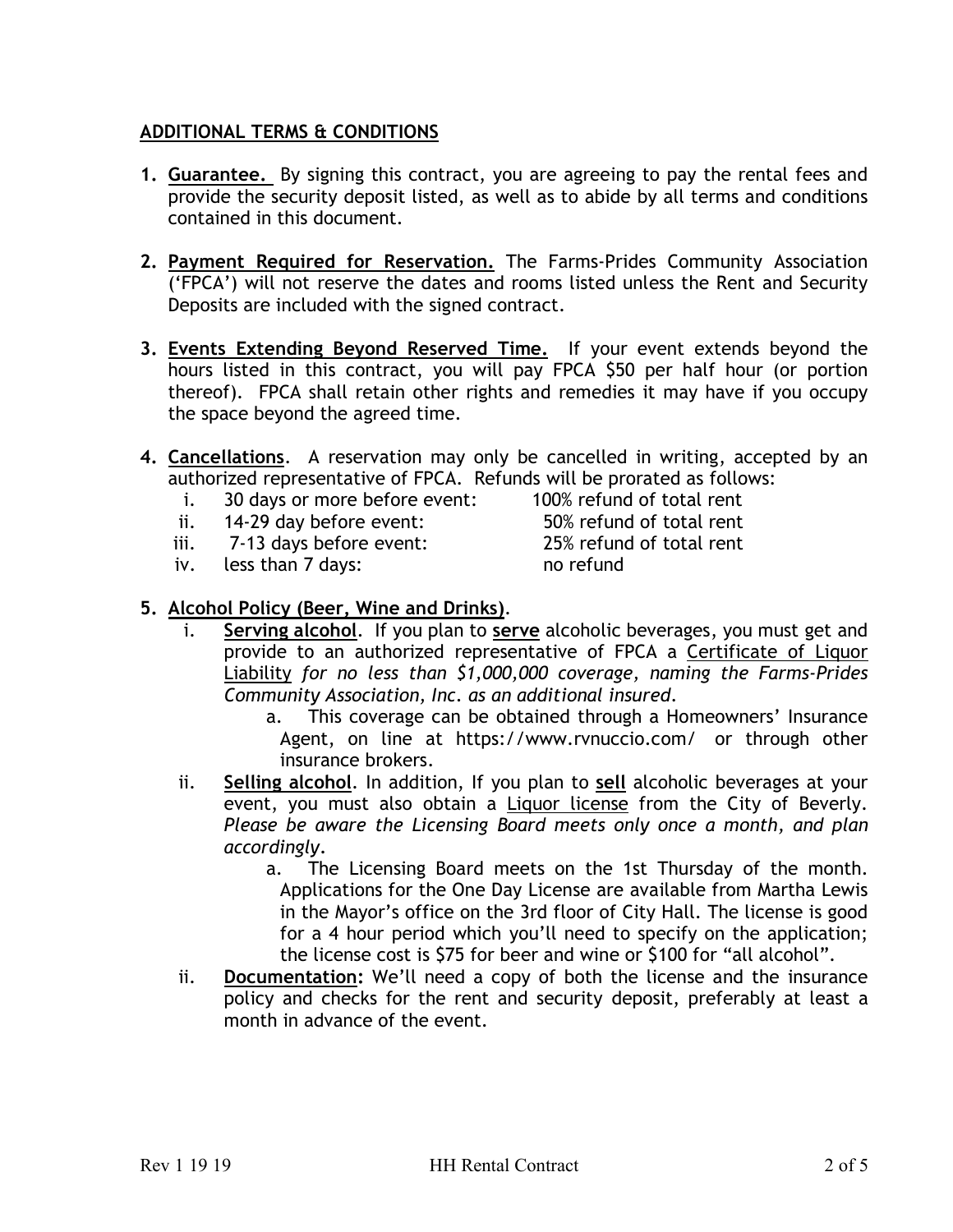- **6. Multiple Events at One Time**. If you have reserved only a portion of Hastings House's facilities, other events may be scheduled in another part of the House at the same time. To insure a successful experience for all, you are expected to:
	- i. Courtesy. Be courteous to others using the House at the same time.
	- ii. Restrooms. Recognize that there is a single set of restrooms used by all renters. No horseplay can be tolerated.
	- **iii. Termination of Rental. If at any time FPCA Management believes a renter or group is not being courteous, it reserves the right to immediately terminate the rental without refund of fees.**
- **7. Children's' Events**. Children must be supervised by adults at all times.
	- i. Definition. For the purpose of this contract, a child is a person under the age of 18.
	- ii. Child: Adult Ratio. At least one (1) supervising adult must be present for each ten (10) children.
	- iii. Supervision in Each Room. If more than one room is being used for a children's event, at least one (1) supervising adult must be present in each room.
	- iv. **Gym Equipment**. The FPCA does not provide any gym equipment for the use of its clients. Any equipment you or your group use may not be left on site, nor left on the premises unsupervised. "Bounce Houses" and the like represent a special risk and are not permitted in the Hastings House or on FPCA property without specific written agreement with the FPCA.
- **8. Setup**. Tables, chairs, and stage risers are available for you to set up. Hastings House can provide some general guidance on setups that have worked for others, but cannot assist you with setup.
- **9. Decorations**.
	- i. Acceptable decorations include table top décor and secured balloons. If helium balloons are used, the helium tank and equipment must be removed by the renter at conclusion of the event. It may not be disposed of in Hastings House trash receptacles.
	- ii. Not permitted:
		- i. Open flames, including candles
		- ii. Items fastened to the walls, particularly tape, pushpins, staples, nails and the like.
		- iii. Glitter.
- **10. No Smoking**. Hastings House is a No Smoking facility.
- **11. Cleanliness and Clean-up.** You are responsible for leaving Hastings House in the same good condition you found it, at the conclusion of the event, not the following day.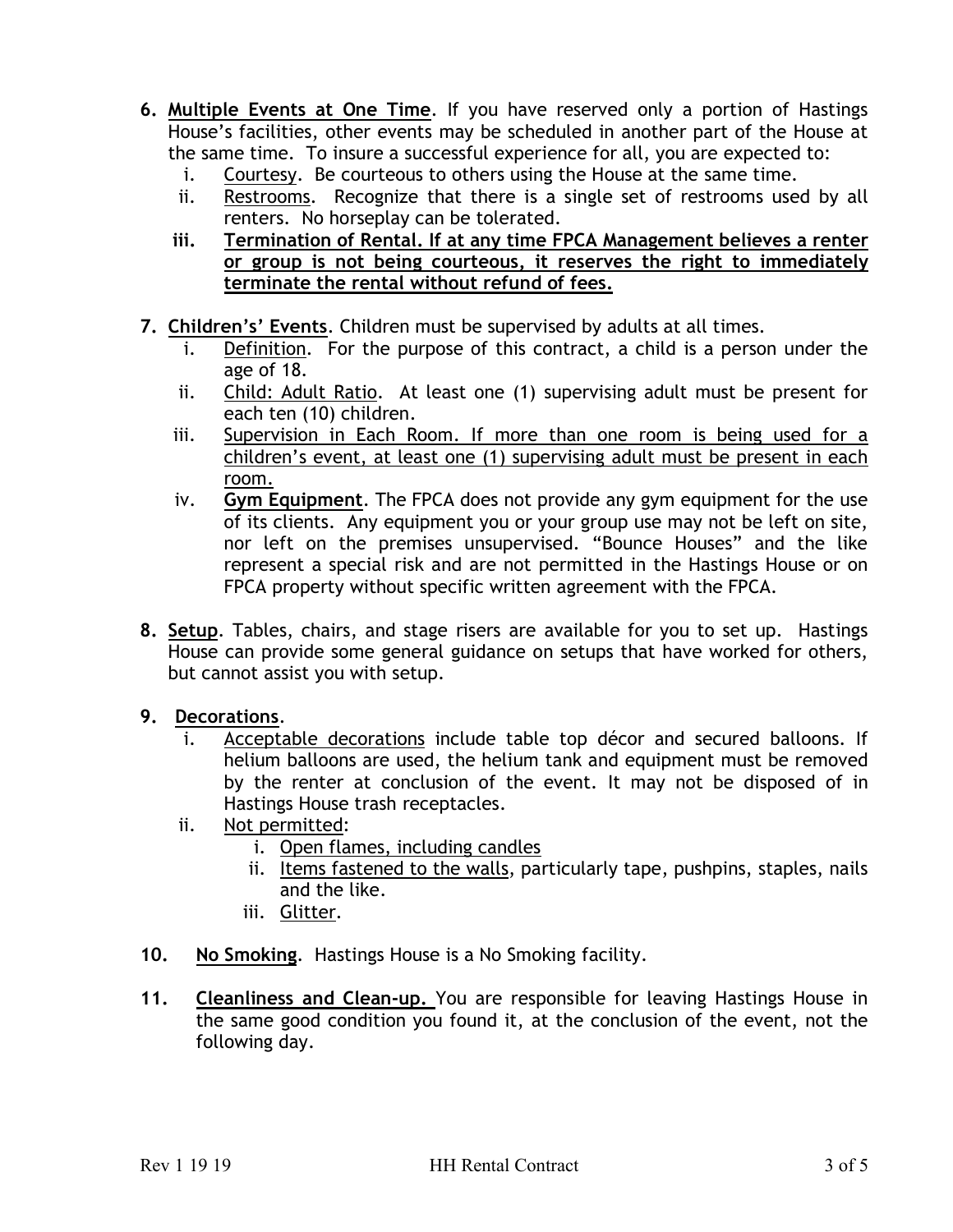- **12. Renter's responsibilities.** Renter acknowledges receiving a copy of "Event Renters Responsibilities for Use and Maintenance of Hastings House ("FPCA") facilities" and accepts the conditions set forth.
	- i. No damage. While using Hastings House, you must take good care of the premises and maintain its personal property, equipment, and furnishings in good condition and repair, including assuring no defacement of the bathrooms or any other room.
	- ii. Clean-up. Upon completion of your event, you must:
		- i. Tables, Chairs, Risers. Return tables and chairs to the storage closet on their trolleys. Return risers to their original location.
		- ii. Kitchen. Clean up the kitchen and return any items used to their original location.
		- iii. Sweep. Sweep the floors and deposit sweepings in trash bin.
	- iii. Failure to comply . If you do not comply with these conditions, your security deposit will be forfeit. In the case of more significant damage, you may be asked to make good any loss to Hastings House.

### **13. Applicable Laws, Ordinances, & Regulations**.

- i. Compliance. You are responsible for complying with all applicable laws, ordinances, and regulations of all Federal, State, and City Governments, or any of the Boards or Bureaus thereof pertaining to places of public assembly and the property, health and safety of those admitted to places of public assembly.
- ii. Permits. You are also responsible for obtaining at your own expense any and all licenses or permits as may be required in connection with your use and occupancy of the premises.
- **14. Indemnification.** By signing this contract, you agree to fully indemnify and hold harmless FPCA, its officers and Board of Directors, from all liability or injury, loss or damage to persons or property, including legal fees, occurring on or about the premises which injury, loss or damage is caused by client, its employees, agency, patrons, or third parties attending the event.
- **15. Limitations. This agreement is personal to the Renter and shall not inure to the successors or Assigns of Renter and Renter does not and shall not claim at any time any interest or estate of any kind or extent in the premises, by virtue of this license or its occupancy or the use thereunder.**